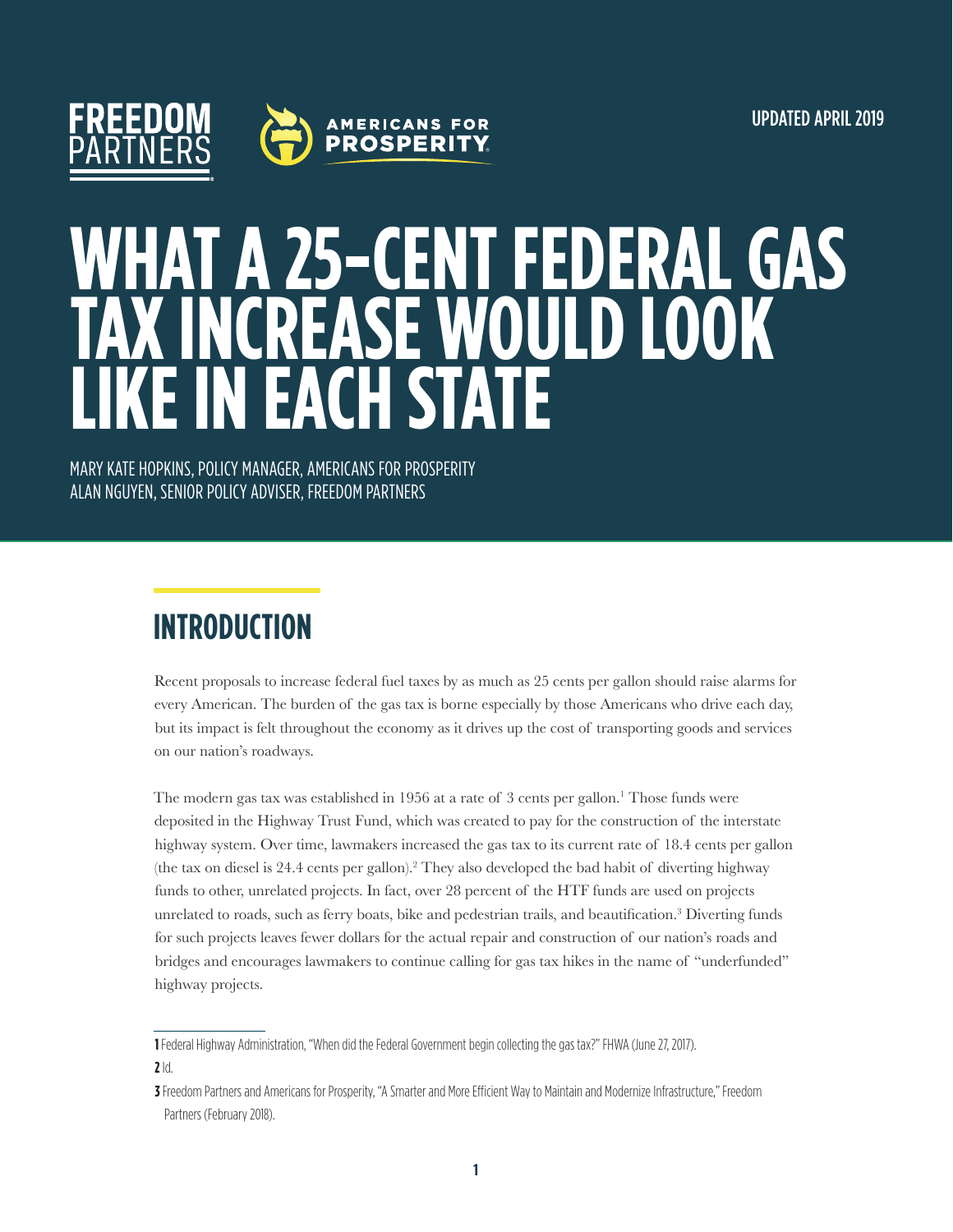Now, as lawmakers consider passing a large infrastructure package that would increase spending, many are calling for a significant increase in federal fuel taxes—more than doubling the current gas tax to whopping 43.4 cents per gallon. This reaction should not be entirely unexpected—for years we have witnessed lawmakers unwilling to make tough choices to prioritize spending and be honest about the rampant waste and woeful inefficiencies of our current highway funding system.

Rather than asking the American people to pay more to fill up their tank, buy everyday essentials, and put food on the table for their families, lawmakers in Washington must finally step up and focus on targeting transportation dollars toward critical road projects and reforming outdated and costly regulations.

Lawmakers must also understand the heavy burden that this proposed tax increase would put on Americans across the country. The information that follows seeks to illustrate what the impact of a 25-cent increase in the federal gas would look like on a state-by-state basis. The U.S. Chamber of Commerce estimates that this proposal would raise \$394 billion in new revenue over 10 years.<sup>4</sup> That impact would not be felt uniformly—every American stands to lose under this proposal, but some would be hit harder than others.

#### **A STATE-BY-STATE LOOK**

Though the proposed increase in the federal gas tax would be applied evenly across the country, its impacts would be felt differently in each state based on consumption and existing state-level taxes on fuel. For a comprehensive look, Table 1 shows the total new tax burden for the states at large under the proposed tax hike, as well as the per household breakdown of the increase cost at the pump. These additional costs would be on an annual basis. More details on the household burden calculation is available in the appendix, Table 2A.

| <b>TABLE 1: ADDITIONAL BURDEN OF 25¢ FEDERAL GAS TAX INCREASE BY STATE</b> |                                                                                               |                                                              |                              |  |
|----------------------------------------------------------------------------|-----------------------------------------------------------------------------------------------|--------------------------------------------------------------|------------------------------|--|
|                                                                            | <b>2017 Motor Gasoline</b><br><b>Consumption for Transportation</b><br>(Gallons) <sup>5</sup> | Additional Burder of 25¢/Gallon Based<br>on 2016 Consumption | New Tax Burden Per Household |  |
| Alabama                                                                    | 2,642,178,000                                                                                 | \$660,544,500                                                | \$355.76                     |  |
| Alaska                                                                     | 276,150,000                                                                                   | \$69,037,500                                                 | \$273.38                     |  |
| Arizona                                                                    | 2,764,650,000                                                                                 | \$691,162,500                                                | \$278.44                     |  |
| Arkansas                                                                   | ,460,970,000                                                                                  | \$365,242,500                                                | \$318.35                     |  |
| California                                                                 | 14,725,368,000                                                                                | \$3,681,342,000                                              | \$285.64                     |  |

**4** Thomas Donohue, "America's Infrastructure Summit: Time to Modernize" U.S. Chamber of Commerce (January 18, 2018).

**5** "Table F3: Motor Gasoline Consumption, Price, And Expenditure Estimates, 2017," U.S. Energy Information Administration (February 1, 2019).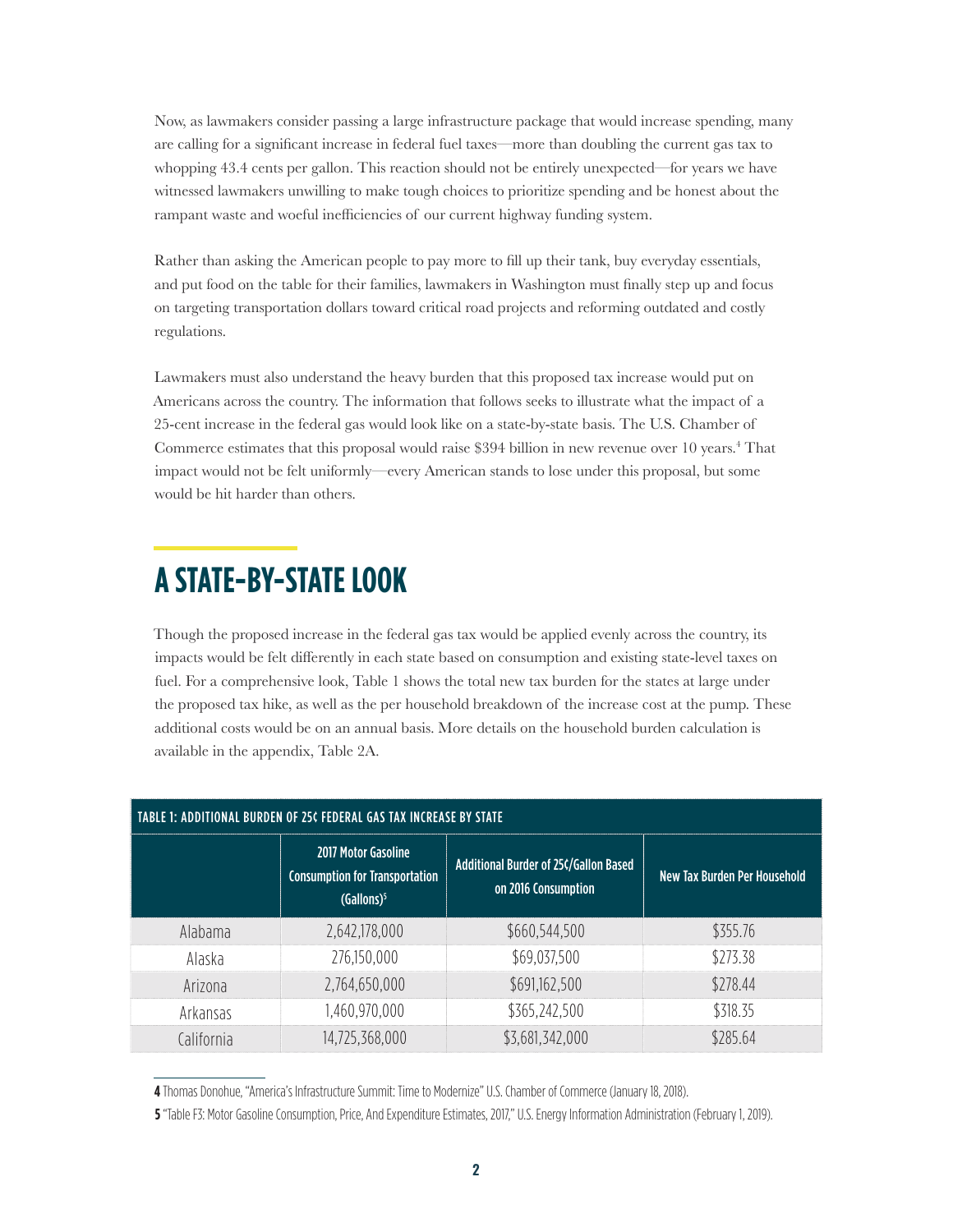| TABLE 1: ADDITIONAL BURDEN OF 25¢ FEDERAL GAS TAX INCREASE BY STATE |                                                                                        |                                                              |                                     |
|---------------------------------------------------------------------|----------------------------------------------------------------------------------------|--------------------------------------------------------------|-------------------------------------|
|                                                                     | 2017 Motor Gasoline<br><b>Consumption for Transportation</b><br>(Gallons) <sup>5</sup> | Additional Burder of 25¢/Gallon Based<br>on 2016 Consumption | <b>New Tax Burden Per Household</b> |
| Colorado                                                            | 2,226,504,000                                                                          | \$556,626,000                                                | \$267.28                            |
| Connecticut                                                         | 1,444,674,000                                                                          | \$361,168,500                                                | \$265.22                            |
| Delaware                                                            | 483,336,000                                                                            | \$120,834,000                                                | \$342.93                            |
| District of Columbia                                                | 99,204,000                                                                             | \$24,801,000                                                 | \$89.22                             |
| Florida                                                             | 8,682,072,000                                                                          | \$2,170,518,000                                              | \$288.98                            |
| Georgia                                                             | 4,865,070,000                                                                          | \$1,216,267,500                                              | \$332.03                            |
| Hawaii                                                              | 443,520,000                                                                            | \$110,880,000                                                | \$243.42                            |
| Idaho                                                               | 767,298,000                                                                            | \$191,824,500                                                | \$314.92                            |
| Illinois                                                            | 4,631,592,000                                                                          | \$1,157,898,000                                              | \$240.30                            |
| Indiana                                                             | 3,062,346,000                                                                          | \$765,586,500                                                | \$301.75                            |
| lowa                                                                | 1,519,476,000                                                                          | \$379,869,000                                                | \$303.51                            |
| Kansas                                                              | 1,241,478,000                                                                          | \$310,369,500                                                | \$276.64                            |
| Kentucky                                                            | 2,165,310,000                                                                          | \$541,327,500                                                | \$313.90                            |
| Louisiana                                                           | 2,129,022,000                                                                          | \$532,255,500                                                | \$306.31                            |
| Maine                                                               | 633,192,000                                                                            | \$158,298,000                                                | \$285.71                            |
| Maryland                                                            | 2,612,988,000                                                                          | \$653,247,000                                                | \$299.50                            |
| Massachusetts                                                       | 2,677,794,000                                                                          | \$669,448,500                                                | \$258.90                            |
| Michigan                                                            | 4,562,460,000                                                                          | \$1,140,615,000                                              | \$293.32                            |
| Minnesota                                                           | 2,570,274,000                                                                          | \$642,568,500                                                | \$298.42                            |
| Mississippi                                                         | 1,677,900,000                                                                          | \$419,475,000                                                | \$380.13                            |
| Missouri                                                            | 3,099,936,000                                                                          | \$774,984,000                                                | \$324.78                            |
| Montana                                                             | 523,572,000                                                                            | \$130,893,000                                                | \$311.67                            |
| Nebraska                                                            | 861,672,000                                                                            | \$215,418,000                                                | \$287.84                            |
| Nevada                                                              | 1,152,984,000                                                                          | \$288,246,000                                                | \$273.93                            |
| New Hampshire                                                       | 698,418,000                                                                            | \$174,604,500                                                | \$331.50                            |
| New Jersey                                                          | 3,861,228,000                                                                          | \$965,307,000                                                | \$301.74                            |
| New Mexico                                                          | 980,448,000                                                                            | \$245,112,000                                                | \$318.15                            |
| New York                                                            | 5,483,982,000                                                                          | \$1,370,995,500                                              | \$187.74                            |
| North Carolina                                                      | 4,554,606,000                                                                          | \$1,138,651,500                                              | \$293.90                            |
| North Dakota                                                        | 418,068,000                                                                            | \$104,517,000                                                | \$335.50                            |
| Ohio                                                                | 4,921,686,000                                                                          | \$1,230,421,500                                              | \$265.57                            |
| <b>Oklahoma</b>                                                     | 1,846,740,000                                                                          | \$461,685,000                                                | \$314.29                            |
| Oregon                                                              | 1,556,100,000                                                                          | \$389,025,000                                                | \$247.53                            |
| Pennsylvania                                                        | 4,808,874,000                                                                          | \$1,202,218,500                                              | \$240.09                            |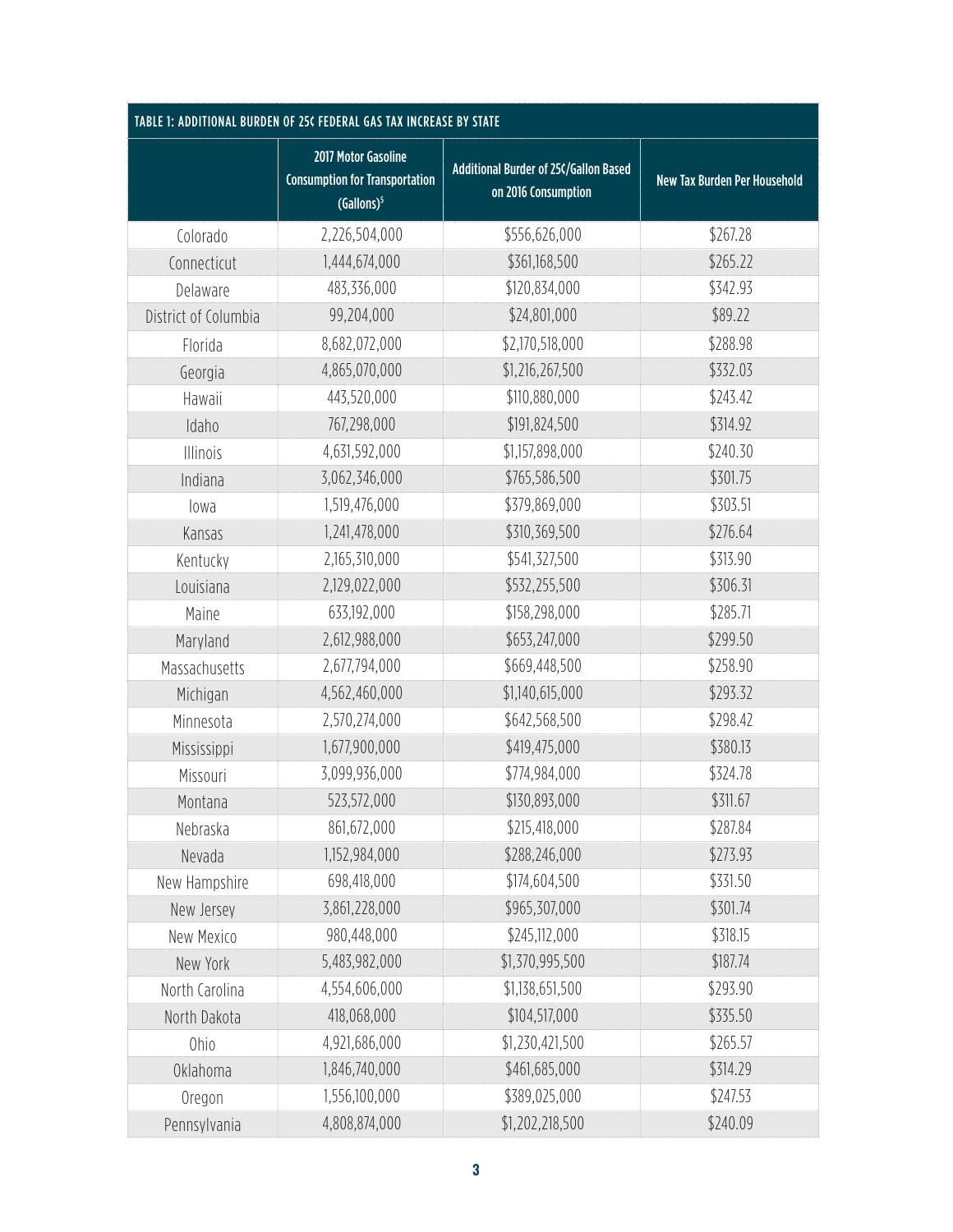| TABLE 1: ADDITIONAL BURDEN OF 25¢ FEDERAL GAS TAX INCREASE BY STATE |                                                                                        |                                                              |                              |
|---------------------------------------------------------------------|----------------------------------------------------------------------------------------|--------------------------------------------------------------|------------------------------|
|                                                                     | 2016 Motor Gasoline<br><b>Consumption for Transportation</b><br>(Gallons) <sup>5</sup> | Additional Burder of 25¢/Gallon Based<br>on 2016 Consumption | New Tax Burden Per Household |
| Rhode Island                                                        | 359,058,000                                                                            | \$89,764,500                                                 | \$217.86                     |
| South Carolina                                                      | 2,796,948,000                                                                          | \$699,237,000                                                | \$373.66                     |
| South Dakota                                                        | 462,924,000                                                                            | \$115,731,000                                                | \$340.93                     |
| Tennessee                                                           | 3,339,168,000                                                                          | \$834,792,000                                                | \$327.73                     |
| Texas                                                               | 13,922,664,000                                                                         | \$3,480,666,000                                              | \$369.09                     |
| Utah                                                                | 1,172,724,000                                                                          | \$293,181,000                                                | \$312.44                     |
| Vermont                                                             | 301,014,000                                                                            | \$75,253,500                                                 | \$291.08                     |
| Virginia                                                            | 3,963,078,000                                                                          | \$990,769,500                                                | \$319.02                     |
| Washington                                                          | 2,703,498,000                                                                          | \$675,874,500                                                | \$245.26                     |
| West Virginia                                                       | 775,026,000                                                                            | \$193,756,500                                                | \$262.66                     |
| Wisconsin                                                           | 2,511,558,000                                                                          | \$627,889,500                                                | \$269.62                     |
| Wyoming                                                             | 339,276,000                                                                            | \$84,819,000                                                 | \$368.40                     |

Table 2 shows the top ten states with the highest percentage (%) increase in total gas tax liability under the 25 cent increase per gallon proposal. These ranking were calculated based on the total gas tax under current law, including state and federal taxes, with the total of what those taxes would be under the proposed hike. More details on these findings are available in the appendix, Table 1A.

| TABLE 2: TOP TEN STATES WITH LARGEST PERCENTAGE INCREASE OVER CURRENT GAS TAX BURDEN |                |                     |  |
|--------------------------------------------------------------------------------------|----------------|---------------------|--|
| Rank                                                                                 | <b>State</b>   | Percentage Increase |  |
|                                                                                      | Alaska         | 76%                 |  |
| $\overline{2}$                                                                       | Missouri       | 70%                 |  |
| 3                                                                                    | Mississippi    | 67%                 |  |
| 4                                                                                    | New Mexico     | 67%                 |  |
| 5                                                                                    | Arizona        | 67%                 |  |
| 6                                                                                    | Texas          | 65%                 |  |
| ┑                                                                                    | Oklahoma       | 65%                 |  |
| 8                                                                                    | Louisiana      | 65%                 |  |
| $\overline{9}$                                                                       | Virginia       | 64%                 |  |
| 10                                                                                   | South Carolina | 64%                 |  |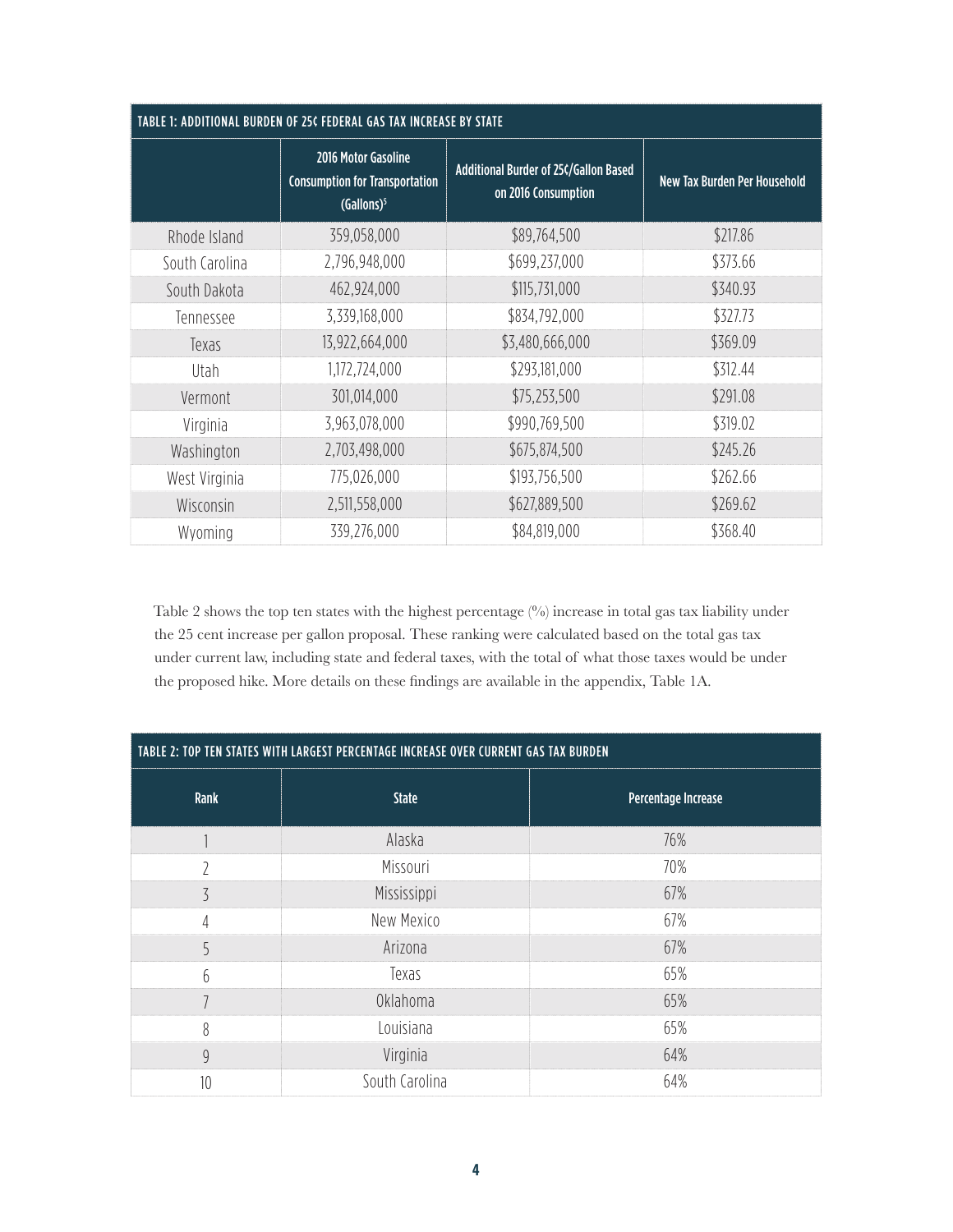States like Pennsylvania and California are well known for their already-high state gas taxes and adding another 25 cents per gallon would bring total taxes in those two states to around \$1.00 per gallon. Table 3 highlights the top 10 states with the highest total tax burden per gallon under the proposed hike. A full list of all states' tax burden per gallon under the proposed tax hike is available in the appendix, Table 3A.

| TABLE 3: TOP TEN STATES WITH LARGEST TOTAL TAX PER GALLON |              |                                                                                                |  |
|-----------------------------------------------------------|--------------|------------------------------------------------------------------------------------------------|--|
| Rank                                                      | <b>State</b> | Total State and Federal Taxes/Fees Per Gallon With<br><b>Additional 25¢/Gallon Federal Tax</b> |  |
|                                                           | Pennsylvania | \$1.0210                                                                                       |  |
| $\overline{2}$                                            | California   | \$0.9776                                                                                       |  |
| 3                                                         | Washington   | \$0.9280                                                                                       |  |
| 4                                                         | Hawaii       | \$0.8978                                                                                       |  |
| 5                                                         | New York     | \$0.8750                                                                                       |  |
| 6                                                         | Indiana      | \$0.8630                                                                                       |  |
|                                                           | Florida      | \$0.8539                                                                                       |  |
| 8                                                         | New Jersey   | \$0.8480                                                                                       |  |
| $\overline{9}$                                            | Michigan     | \$0.8181                                                                                       |  |
| 10                                                        | Connecticut  | \$0.8025                                                                                       |  |

On the whole, at the state level these tax increases would be massive. States with high consumption and high state gas taxes would be hardest hit. Table 4 shows the top ten states with the highest total gas tax burden statewide. The full list of all state's total tax burden is available in the appendix, Table 4A.

| TABLE 4: TOP TEN STATES WITH LARGEST TOTAL GAS TAX BURDEN |                 |                                                                                                         |  |
|-----------------------------------------------------------|-----------------|---------------------------------------------------------------------------------------------------------|--|
| Rank                                                      | <b>State</b>    | Total State and Federal Gas Tax Burden (Including 25¢/<br>Gallon Federal Tax) Based on 2016 Consumption |  |
|                                                           | California      | \$14,395,519,757                                                                                        |  |
| C                                                         | Florida         | \$7,413,621,281                                                                                         |  |
| 3                                                         | Georgia         | \$3,827,837,076                                                                                         |  |
| $\overline{4}$                                            | <b>Illinois</b> | \$3,491,294,050                                                                                         |  |
| 5                                                         | Michigan        | \$3,732,548,526                                                                                         |  |
| 6                                                         | New York        | \$4,798,484,250                                                                                         |  |
|                                                           | North Carolina  | \$3,636,852,891                                                                                         |  |
| 8                                                         | 0hio            | \$3,514,575,973                                                                                         |  |
| 9                                                         | Pennsylvania    | \$4,909,860,354                                                                                         |  |
| 10                                                        | Texas           | \$8,826,968,976                                                                                         |  |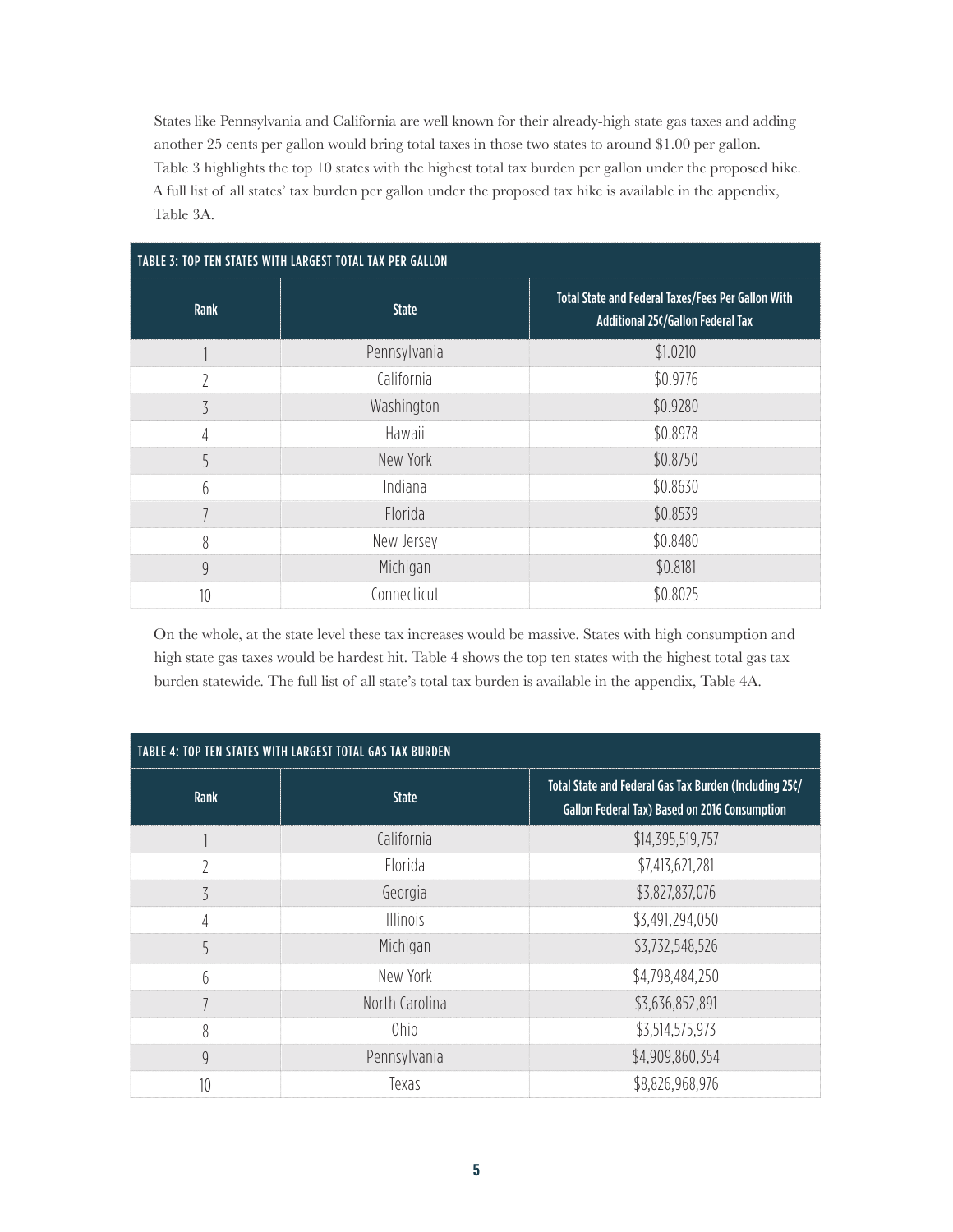## **CONCLUSION**

Lawmakers have shown they are unwilling to protect the integrity of the Highway Trust Fund by stopping diversions that pay for unrelated projects. Neither are they willing reform outdated labor laws and other regulations that drive up the cost of infrastructure projects. Taxpayers have no reason to believe that these practices will stop with a higher gas tax—in fact, those behaviors may even accelerate with new revenue.

Less than two years ago, Congress provided long-awaited and much-needed relief to American taxpayers through a comprehensive overall of the federal tax code. A gas tax increase would claw back a large portion of that benefit. Essentially, Washington would be asking taxpayers to give back a share of their tax relief at the pump. That is absolutely the wrong approach and would betray the promises that were made to taxpayers throughout the tax reform debate. Instead of asking Americans to pay higher gas taxes, lawmakers should prioritize specific key reforms that will improve our nation's infrastructure:

- Preserve federal infrastructure dollars for targeted construction projects of a national priority;
- Unleash private investment in infrastructure assets;
- Return power and responsibility to the states wherever possible;
- Overhaul the regulatory and permitting system to improve outcomes and efficiency; and
- Eliminate costly and unfair labor restrictions.

These commonsense infrastructure reforms will help our existing tax dollars go further to create and maintain a modern and innovative infrastructure system that is important for growing the economy and improving the lives of all Americans, without imposing additional costs at the pump.

|             | TABLE 1A: PERCENT (%) INCREASE OF TOTAL GAS TAX BURDEN UNDER PROPOSED TAX HIKE                            |                                                                                                          |                                                   |  |
|-------------|-----------------------------------------------------------------------------------------------------------|----------------------------------------------------------------------------------------------------------|---------------------------------------------------|--|
|             | <b>Total Current State and Federal</b><br><b>Taxes/Fees Per Gallon (With</b><br>18.4¢/Gallon Federal Tax) | <b>Total State and Federal Taxes/Fees</b><br>Per Gallon With Additional 25¢/Gallon<br><b>Federal Tax</b> | Percentage Increase Over Current<br><b>Burden</b> |  |
| Alabama     | \$0.3949                                                                                                  | \$0.6449                                                                                                 | 63%                                               |  |
| Alaska      | \$0.3284                                                                                                  | \$0.5784                                                                                                 | 76%                                               |  |
| Arizona     | \$0.3740                                                                                                  | \$0.6240                                                                                                 | 67%                                               |  |
| Arkansas    | \$0.4020                                                                                                  | \$0.6520                                                                                                 | 62%                                               |  |
| California  | \$0.7276                                                                                                  | \$0.9776                                                                                                 | 34%                                               |  |
| Colorado    | \$0.4040                                                                                                  | \$0.6540                                                                                                 | 62%                                               |  |
| Connecticut | \$0.5525                                                                                                  | \$0.8025                                                                                                 | 45%                                               |  |

### **APPENDIX**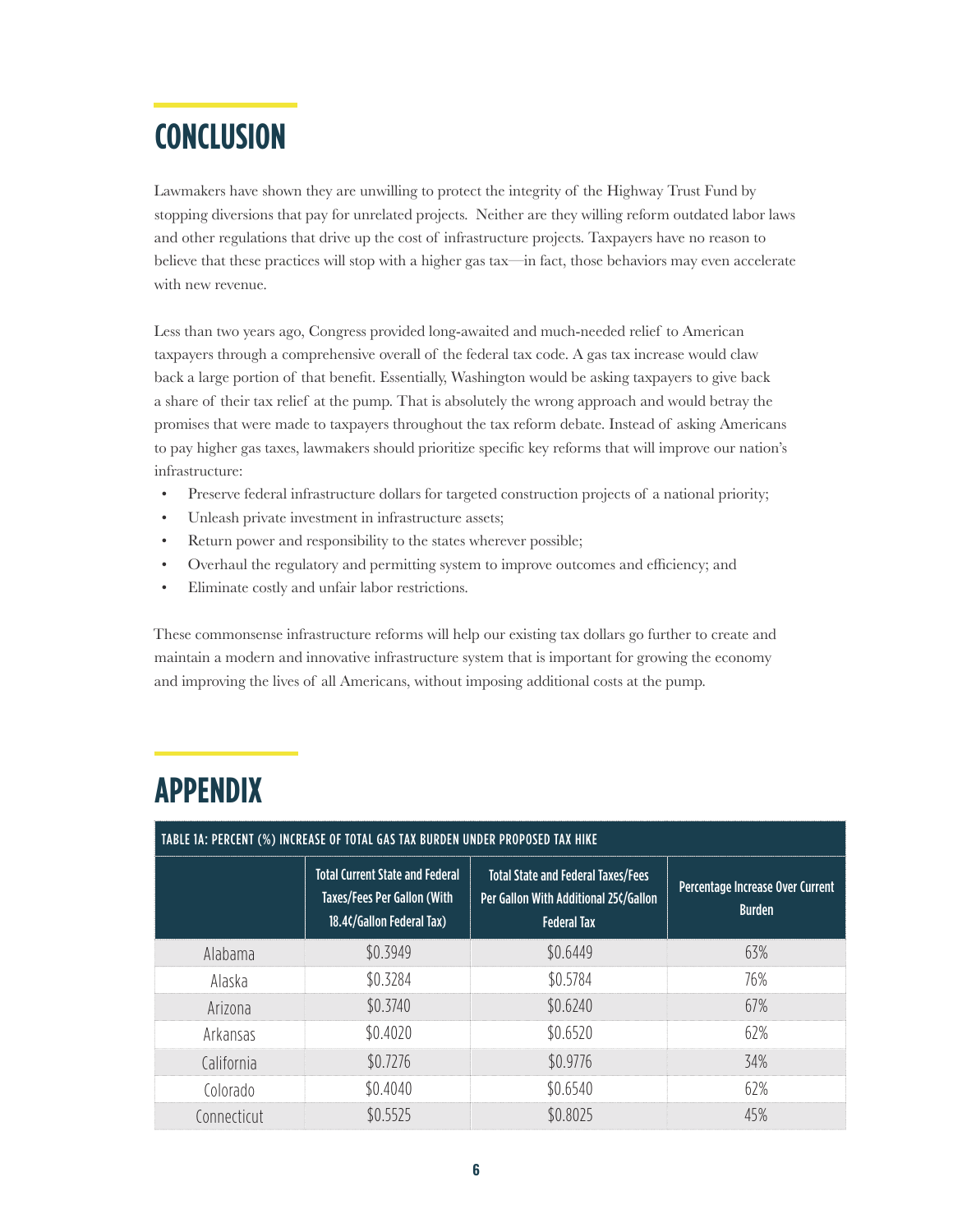| TABLE 1A: PERCENT (%) INCREASE OF TOTAL GAS TAX BURDEN UNDER PROPOSED TAX HIKE |                                                                                                    |                                                                                                          |                                                   |
|--------------------------------------------------------------------------------|----------------------------------------------------------------------------------------------------|----------------------------------------------------------------------------------------------------------|---------------------------------------------------|
|                                                                                | <b>Total Current State and Federal</b><br>Taxes/Fees Per Gallon (With<br>18.4¢/Gallon Federal Tax) | <b>Total State and Federal Taxes/Fees</b><br>Per Gallon With Additional 25¢/Gallon<br><b>Federal Tax</b> | Percentage Increase Over Current<br><b>Burden</b> |
| Delaware                                                                       | \$0.4140                                                                                           | \$0.6640                                                                                                 | 60%                                               |
| District of Columbia                                                           | \$0.4190                                                                                           | \$0.6690                                                                                                 | 60%                                               |
| Florida                                                                        | \$0.6039                                                                                           | \$0.8539                                                                                                 | 41%                                               |
| Georgia                                                                        | \$0.5368                                                                                           | \$0.7868                                                                                                 | 47%                                               |
| Hawaii                                                                         | \$0.6478                                                                                           | \$0.8978                                                                                                 | 39%                                               |
| Idaho                                                                          | \$0.5140                                                                                           | \$0.7640                                                                                                 | 49%                                               |
| Illinois                                                                       | \$0.5038                                                                                           | \$0.7538                                                                                                 | 50%                                               |
| Indiana                                                                        | \$0.6130                                                                                           | \$0.8630                                                                                                 | 41%                                               |
| lowa                                                                           | \$0.4910                                                                                           | \$0.7410                                                                                                 | 51%                                               |
| Kansas                                                                         | \$0.4243                                                                                           | \$0.6743                                                                                                 | 59%                                               |
| Kentucky                                                                       | \$0.4440                                                                                           | \$0.6940                                                                                                 | 56%                                               |
| Louisiana                                                                      | \$0.3841                                                                                           | \$0.6341                                                                                                 | 65%                                               |
| Maine                                                                          | \$0.4841                                                                                           | \$0.7341                                                                                                 | 52%                                               |
| Maryland                                                                       | \$0.5370                                                                                           | \$0.7870                                                                                                 | 47%                                               |
| Massachusetts                                                                  | \$0.4494                                                                                           | \$0.6994                                                                                                 | 56%                                               |
| Michigan                                                                       | \$0.5681                                                                                           | \$0.8181                                                                                                 | 44%                                               |
| Minnesota                                                                      | \$0.4700                                                                                           | \$0.7200                                                                                                 | 53%                                               |
| Mississippi                                                                    | \$0.3719                                                                                           | \$0.6219                                                                                                 | 67%                                               |
| Missouri                                                                       | \$0.3575                                                                                           | \$0.6075                                                                                                 | 70%                                               |
| Montana                                                                        | \$0.5065                                                                                           | \$0.7565                                                                                                 | 49%                                               |
| Nebraska                                                                       | \$0.4890                                                                                           | \$0.7390                                                                                                 | 51%                                               |
| Nevada                                                                         | \$0.5218                                                                                           | \$0.7718                                                                                                 | 48%                                               |
| New Hampshire                                                                  | \$0.4223                                                                                           | \$0.6723                                                                                                 | 59%                                               |
| New Jersey                                                                     | \$0.5980                                                                                           | \$0.8480                                                                                                 | 42%                                               |
| New Mexico                                                                     | \$0.3728                                                                                           | \$0.6228                                                                                                 | 67%                                               |
| New York                                                                       | \$0.6250                                                                                           | \$0.8750                                                                                                 | 40%                                               |
| North Carolina                                                                 | \$0.5485                                                                                           | \$0.7985                                                                                                 | 46%                                               |
| North Dakota                                                                   | \$0.4140                                                                                           | \$0.6640                                                                                                 | 60%                                               |
| Ohio                                                                           | \$0.4641                                                                                           | \$0.7141                                                                                                 | 54%                                               |
| <b>Oklahoma</b>                                                                | \$0.3840                                                                                           | \$0.6340                                                                                                 | 65%                                               |
| Oregon                                                                         | \$0.5517                                                                                           | \$0.8017                                                                                                 | 45%                                               |
| Pennsylvania                                                                   | \$0.7710                                                                                           | \$1.0210                                                                                                 | 32%                                               |
| Rhode Island                                                                   | \$0.5240                                                                                           | \$0.7740                                                                                                 | 48%                                               |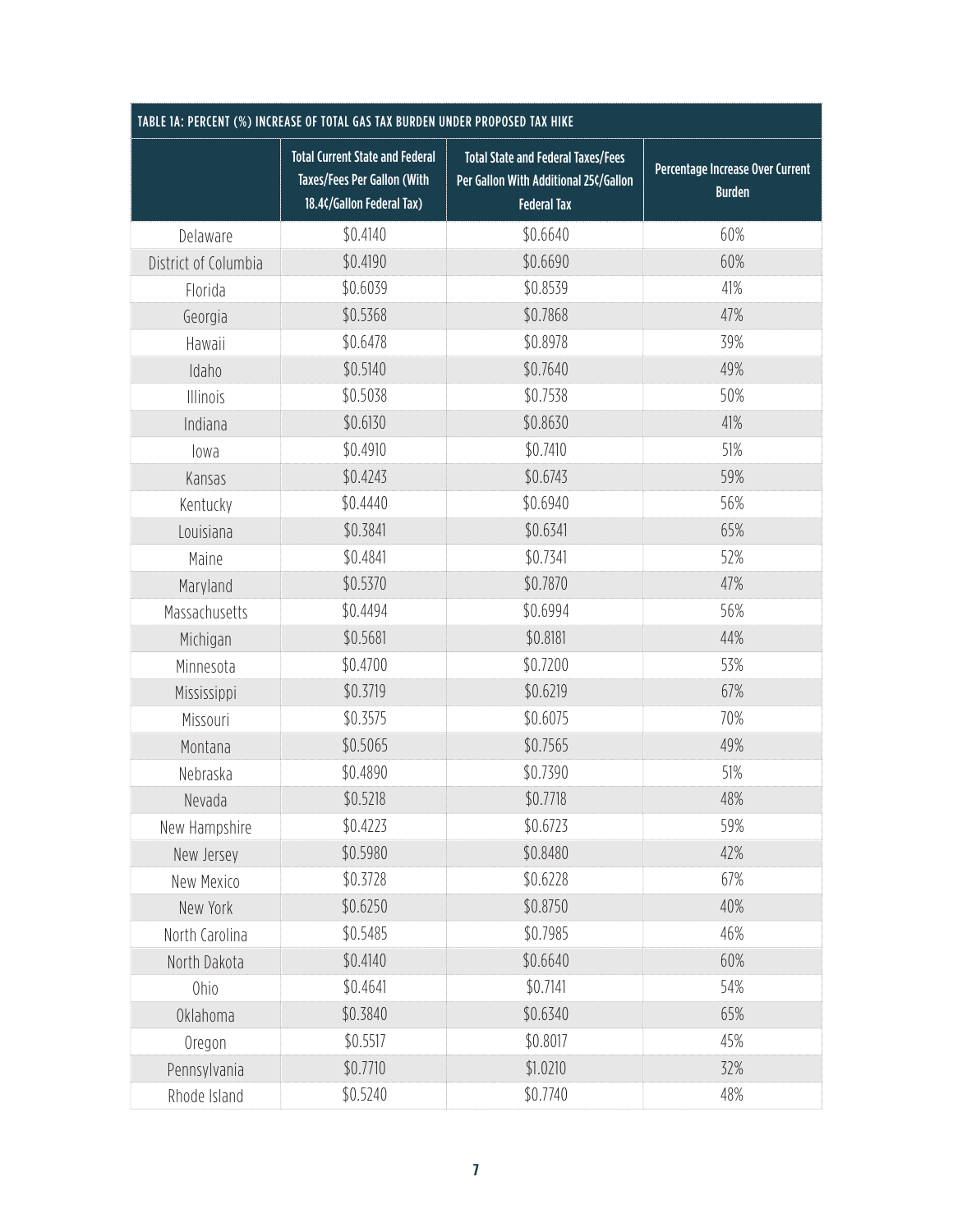| TABLE 1A: PERCENT (%) INCREASE OF TOTAL GAS TAX BURDEN UNDER PROPOSED TAX HIKE |                                                                                                           |                                                                                                          |                                                   |  |
|--------------------------------------------------------------------------------|-----------------------------------------------------------------------------------------------------------|----------------------------------------------------------------------------------------------------------|---------------------------------------------------|--|
|                                                                                | <b>Total Current State and Federal</b><br><b>Taxes/Fees Per Gallon (With</b><br>18.4¢/Gallon Federal Tax) | <b>Total State and Federal Taxes/Fees</b><br>Per Gallon With Additional 25¢/Gallon<br><b>Federal Tax</b> | Percentage Increase Over Current<br><b>Burden</b> |  |
| South Carolina                                                                 | \$0.3915                                                                                                  | \$0.6415                                                                                                 | 64%                                               |  |
| South Dakota                                                                   | \$0.4840                                                                                                  | \$0.7340                                                                                                 | 52%                                               |  |
| Tennessee                                                                      | \$0.4480                                                                                                  | \$0.6980                                                                                                 | 56%                                               |  |
| Texas                                                                          | \$0.3840                                                                                                  | \$0.6340                                                                                                 | 65%                                               |  |
| Utah                                                                           | \$0.4841                                                                                                  | \$0.7341                                                                                                 | 52%                                               |  |
| Vermont                                                                        | \$0.4959                                                                                                  | \$0.7459                                                                                                 | 50%                                               |  |
| Virginia                                                                       | \$0.3906                                                                                                  | \$0.6406                                                                                                 | 64%                                               |  |
| Washington                                                                     | \$0.6780                                                                                                  | \$0.9280                                                                                                 | 37%                                               |  |
| West Virginia                                                                  | \$0.5410                                                                                                  | \$0.7910                                                                                                 | 46%                                               |  |
| Wisconsin                                                                      | \$0.5130                                                                                                  | \$0.7630                                                                                                 | 49%                                               |  |
| Wyoming                                                                        | \$0.4240                                                                                                  | \$0.6740                                                                                                 | 59%                                               |  |

| TABLE 2A: TOTAL GAS TAX BURDEN PER HOUSEHOLD UNDER PROPOSED TAX HIKE |                             |                                                                                                                  |                                                                                                                                          |
|----------------------------------------------------------------------|-----------------------------|------------------------------------------------------------------------------------------------------------------|------------------------------------------------------------------------------------------------------------------------------------------|
|                                                                      | <b>Number of Households</b> | <b>Total State and Federal Gas Tax Burden</b><br>(Including 25¢/Gallon Federal Tax)<br>Based on 2016 Consumption | <b>Total State and Federal Gas Tax</b><br><b>Burden (Including 25¢/Gallon</b><br>Federal Tax) Per Household Based<br>on 2016 Consumption |
| Alabama                                                              | 1,856,695                   | \$1,703,940,592                                                                                                  | \$917.73                                                                                                                                 |
| Alaska                                                               | 252,536                     | \$159,725,160                                                                                                    | \$632.48                                                                                                                                 |
| Arizona                                                              | 2,482,311                   | \$1,725,141,600                                                                                                  | \$694.97                                                                                                                                 |
| Arkansas                                                             | 1,147,291                   | \$952,552,440                                                                                                    | \$830.26                                                                                                                                 |
| California                                                           | 12,888,128                  | \$14,395,519,757                                                                                                 | \$1,116.96                                                                                                                               |
| Colorado                                                             | 2,082,531                   | \$1,456,133,616                                                                                                  | \$699.21                                                                                                                                 |
| Connecticut                                                          | 1,361,755                   | \$1,159,350,885                                                                                                  | \$851.37                                                                                                                                 |
| Delaware                                                             | 352,357                     | \$320,935,104                                                                                                    | \$910.82                                                                                                                                 |
| District of Columbia                                                 | 277,985                     | \$66,367,476                                                                                                     | \$238.74                                                                                                                                 |
| Florida                                                              | 7,510,882                   | \$7,413,621,281                                                                                                  | \$987.05                                                                                                                                 |
| Georgia                                                              | 3,663,104                   | \$3,827,837,076                                                                                                  | \$1,044.97                                                                                                                               |
| Hawaii                                                               | 455,502                     | \$398,192,256                                                                                                    | \$874.18                                                                                                                                 |
| Idaho                                                                | 609,124                     | \$586,215,672                                                                                                    | \$962.39                                                                                                                                 |
| <b>Illinois</b>                                                      | 4,818,452                   | \$3,491,294,050                                                                                                  | \$724.57                                                                                                                                 |
| Indiana                                                              | 2,537,189                   | \$2,642,804,598                                                                                                  | \$1,041.63                                                                                                                               |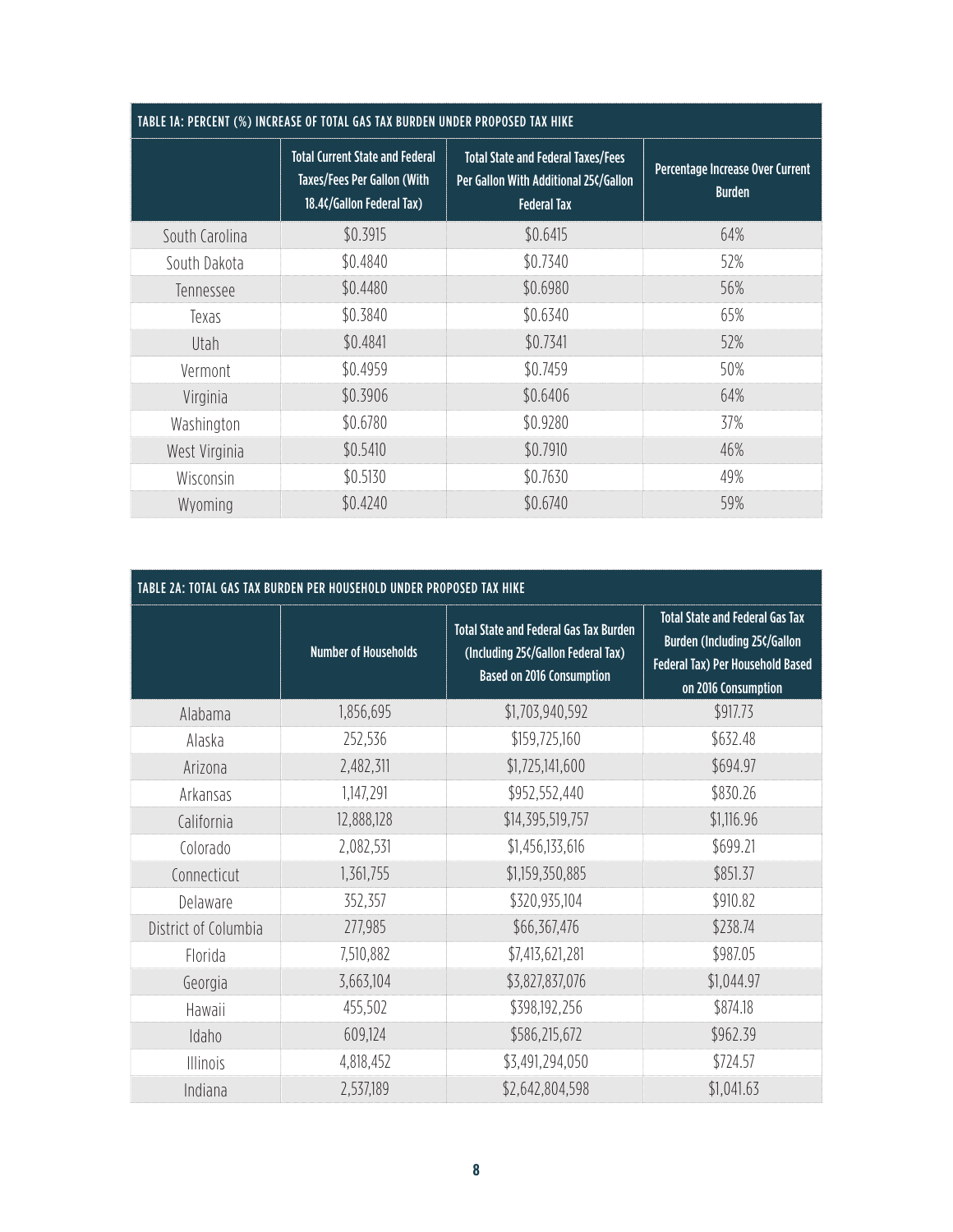| TABLE 2A: TOTAL GAS TAX BURDEN PER HOUSEHOLD UNDER PROPOSED TAX HIKE |                             |                                                                                                                         |                                                                                                                                                 |
|----------------------------------------------------------------------|-----------------------------|-------------------------------------------------------------------------------------------------------------------------|-------------------------------------------------------------------------------------------------------------------------------------------------|
|                                                                      | <b>Number of Households</b> | <b>Total State and Federal Gas Tax Burden</b><br>(Including 25¢/Gallon Federal Tax)<br><b>Based on 2016 Consumption</b> | <b>Total State and Federal Gas Tax</b><br><b>Burden (Including 25¢/Gallon</b><br><b>Federal Tax) Per Household Based</b><br>on 2016 Consumption |
| lowa                                                                 | 1,251,587                   | \$1,125,931,716                                                                                                         | \$899.60                                                                                                                                        |
| Kansas                                                               | 1,121,943                   | \$837,128,615                                                                                                           | \$746.14                                                                                                                                        |
| Kentucky                                                             | 1,724,514                   | \$1,502,725,140                                                                                                         | \$871.39                                                                                                                                        |
| Louisiana                                                            | 1,737,645                   | \$1,350,012,850                                                                                                         | \$776.92                                                                                                                                        |
| Maine                                                                | 554,061                     | \$464,826,247                                                                                                           | \$838.94                                                                                                                                        |
| Maryland                                                             | 2,181,093                   | \$2,056,421,556                                                                                                         | \$942.84                                                                                                                                        |
| Massachusetts                                                        | 2,585,715                   | \$1,872,849,124                                                                                                         | \$724.31                                                                                                                                        |
| Michigan                                                             | 3,888,646                   | \$3,732,548,526                                                                                                         | \$959.86                                                                                                                                        |
| Minnesota                                                            | 2,153,202                   | \$1,850,597,280                                                                                                         | \$859.46                                                                                                                                        |
| Mississippi                                                          | 1,103,514                   | \$1,043,486,010                                                                                                         | \$945.60                                                                                                                                        |
| Missouri                                                             | 2,386,203                   | \$1,883,211,120                                                                                                         | \$789.21                                                                                                                                        |
| Montana                                                              | 419,975                     | \$396,082,218                                                                                                           | \$943.11                                                                                                                                        |
| Nebraska                                                             | 748,405                     | \$636,775,608                                                                                                           | \$850.84                                                                                                                                        |
| Nevada                                                               | 1,052,249                   | \$889,873,051                                                                                                           | \$845.69                                                                                                                                        |
| New Hampshire                                                        | 526,710                     | \$469,546,421                                                                                                           | \$891.47                                                                                                                                        |
| New Jersey                                                           | 3,199,111                   | \$3,274,321,344                                                                                                         | \$1,023.51                                                                                                                                      |
| New Mexico                                                           | 770,435                     | \$610,623,014                                                                                                           | \$792.57                                                                                                                                        |
| New York                                                             | 7,302,710                   | \$4,798,484,250                                                                                                         | \$657.08                                                                                                                                        |
| North Carolina                                                       | 3,874,346                   | \$3,636,852,891                                                                                                         | \$938.70                                                                                                                                        |
| North Dakota                                                         | 311,525                     | \$277,597,152                                                                                                           | \$891.09                                                                                                                                        |
| <b>Ohio</b>                                                          | 4,633,145                   | \$3,514,575,973                                                                                                         | \$758.57                                                                                                                                        |
| <b>Oklahoma</b>                                                      | 1,468,971                   | \$1,170,833,160                                                                                                         | \$797.04                                                                                                                                        |
| Oregon                                                               | 1,571,631                   | \$1,247,525,370                                                                                                         | \$793.78                                                                                                                                        |
| Pennsylvania                                                         | 5,007,442                   | \$4,909,860,354                                                                                                         | \$980.51                                                                                                                                        |
| Rhode Island                                                         | 412,028                     | \$277,910,892                                                                                                           | \$674.50                                                                                                                                        |
| South Carolina                                                       | 1,871,307                   | \$1,794,242,142                                                                                                         | \$958.82                                                                                                                                        |
| South Dakota                                                         | 339,458                     | \$339,786,216                                                                                                           | \$1,000.97                                                                                                                                      |
| Tennessee                                                            | 2,547,194                   | \$2,330,739,264                                                                                                         | \$915.02                                                                                                                                        |
| Texas                                                                | 9,430,419                   | \$8,826,968,976                                                                                                         | \$936.01                                                                                                                                        |
| Utah                                                                 | 938,365                     | \$860,896,688                                                                                                           | \$917.44                                                                                                                                        |
| Vermont                                                              | 258,535                     | \$224,526,343                                                                                                           | \$868.46                                                                                                                                        |
| Virginia                                                             | 3,105,636                   | \$2,538,747,767                                                                                                         | \$817.46                                                                                                                                        |
| Washington                                                           | 2,755,697                   | \$2,508,846,144                                                                                                         | \$910.42                                                                                                                                        |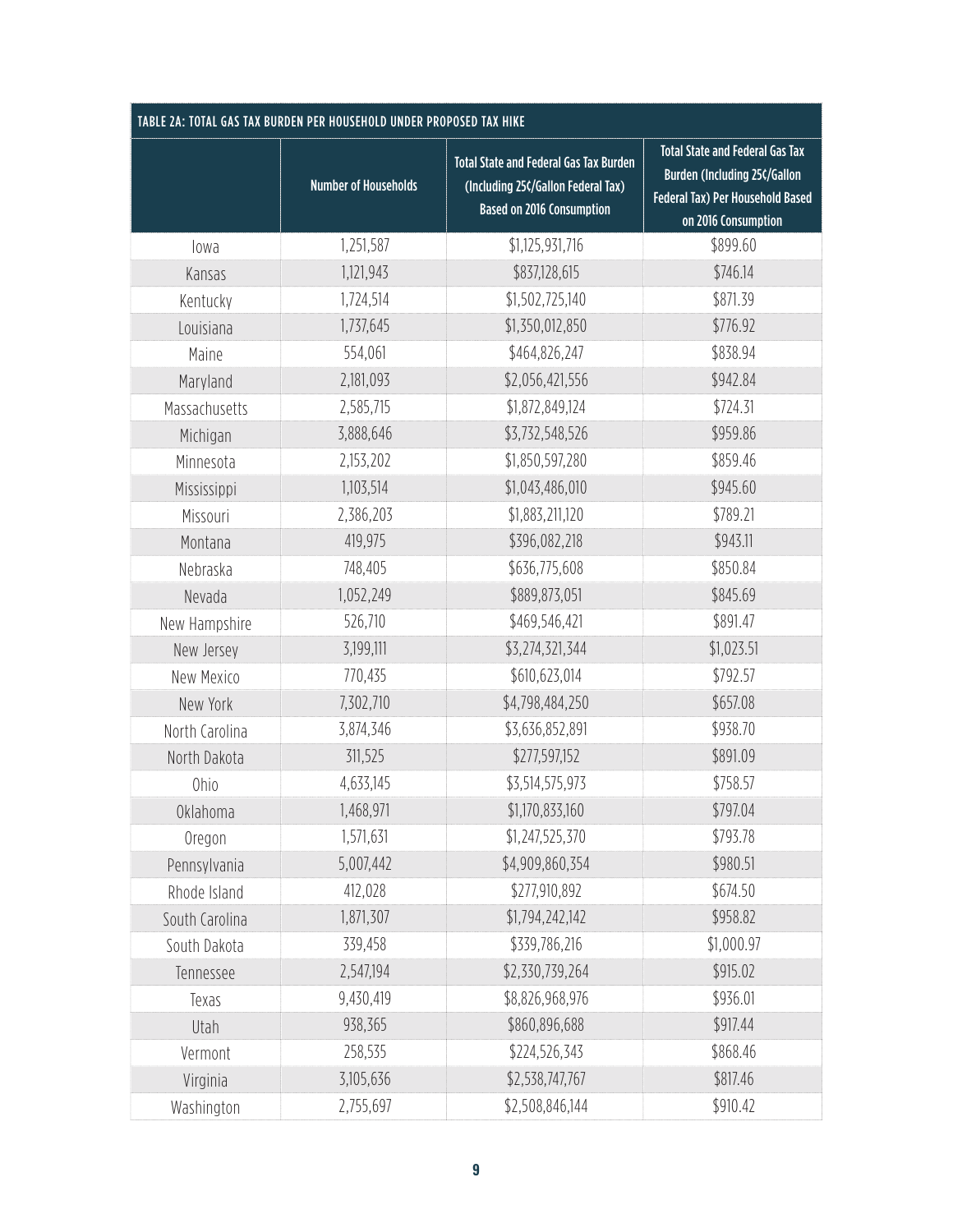| TABLE 2A: TOTAL GAS TAX BURDEN PER HOUSEHOLD UNDER PROPOSED TAX HIKE |                             |                                                                                                                         |                                                                                                                                                 |  |
|----------------------------------------------------------------------|-----------------------------|-------------------------------------------------------------------------------------------------------------------------|-------------------------------------------------------------------------------------------------------------------------------------------------|--|
|                                                                      | <b>Number of Households</b> | <b>Total State and Federal Gas Tax Burden</b><br>(Including 25¢/Gallon Federal Tax)<br><b>Based on 2016 Consumption</b> | <b>Total State and Federal Gas Tax</b><br><b>Burden (Including 25¢/Gallon</b><br><b>Federal Tax) Per Household Based</b><br>on 2016 Consumption |  |
| West Virginia                                                        | 737.671                     | \$613,045,566                                                                                                           | \$831.06                                                                                                                                        |  |
| Wisconsin                                                            | 2,328,754                   | \$1,916,318,754                                                                                                         | \$822.89                                                                                                                                        |  |
| Wyoming                                                              | 230,237                     | \$228,672,024                                                                                                           | \$993.20                                                                                                                                        |  |

| TABLE 3A: TOTAL STATE AND FEDERAL GAS TAX PER GALLON UNDER PROPOSED TAX HIKE |                                                                                      |  |
|------------------------------------------------------------------------------|--------------------------------------------------------------------------------------|--|
|                                                                              | Total State and Federal Taxes/Fees Per Gallon With Additional 25¢/Gallon Federal Tax |  |
| Alabama                                                                      | \$0.6449                                                                             |  |
| Alaska                                                                       | \$0.5784                                                                             |  |
| Arizona                                                                      | \$0.6240                                                                             |  |
| Arkansas                                                                     | \$0.6520                                                                             |  |
| California                                                                   | \$0.9776                                                                             |  |
| Colorado                                                                     | \$0.6540                                                                             |  |
| Connecticut                                                                  | \$0.8025                                                                             |  |
| Delaware                                                                     | \$0.6640                                                                             |  |
| District of Columbia                                                         | \$0.6690                                                                             |  |
| Florida                                                                      | \$0.8539                                                                             |  |
| Georgia                                                                      | \$0.7868                                                                             |  |
| Hawaii                                                                       | \$0.8978                                                                             |  |
| Idaho                                                                        | \$0.7640                                                                             |  |
| Illinois                                                                     | \$0.7538                                                                             |  |
| Indiana                                                                      | \$0.8630                                                                             |  |
| lowa                                                                         | \$0.7410                                                                             |  |
| Kansas                                                                       | \$0.6743                                                                             |  |
| Kentucky                                                                     | \$0.6940                                                                             |  |
| Louisiana                                                                    | \$0.6341                                                                             |  |
| Maine                                                                        | \$0.7341                                                                             |  |
| Maryland                                                                     | \$0.7870                                                                             |  |
| Massachusetts                                                                | \$0.6994                                                                             |  |
| Michigan                                                                     | \$0.8181                                                                             |  |
| Minnesota                                                                    | \$0.7200                                                                             |  |
| Mississippi                                                                  | \$0.6219                                                                             |  |
| Missouri                                                                     | \$0.6075                                                                             |  |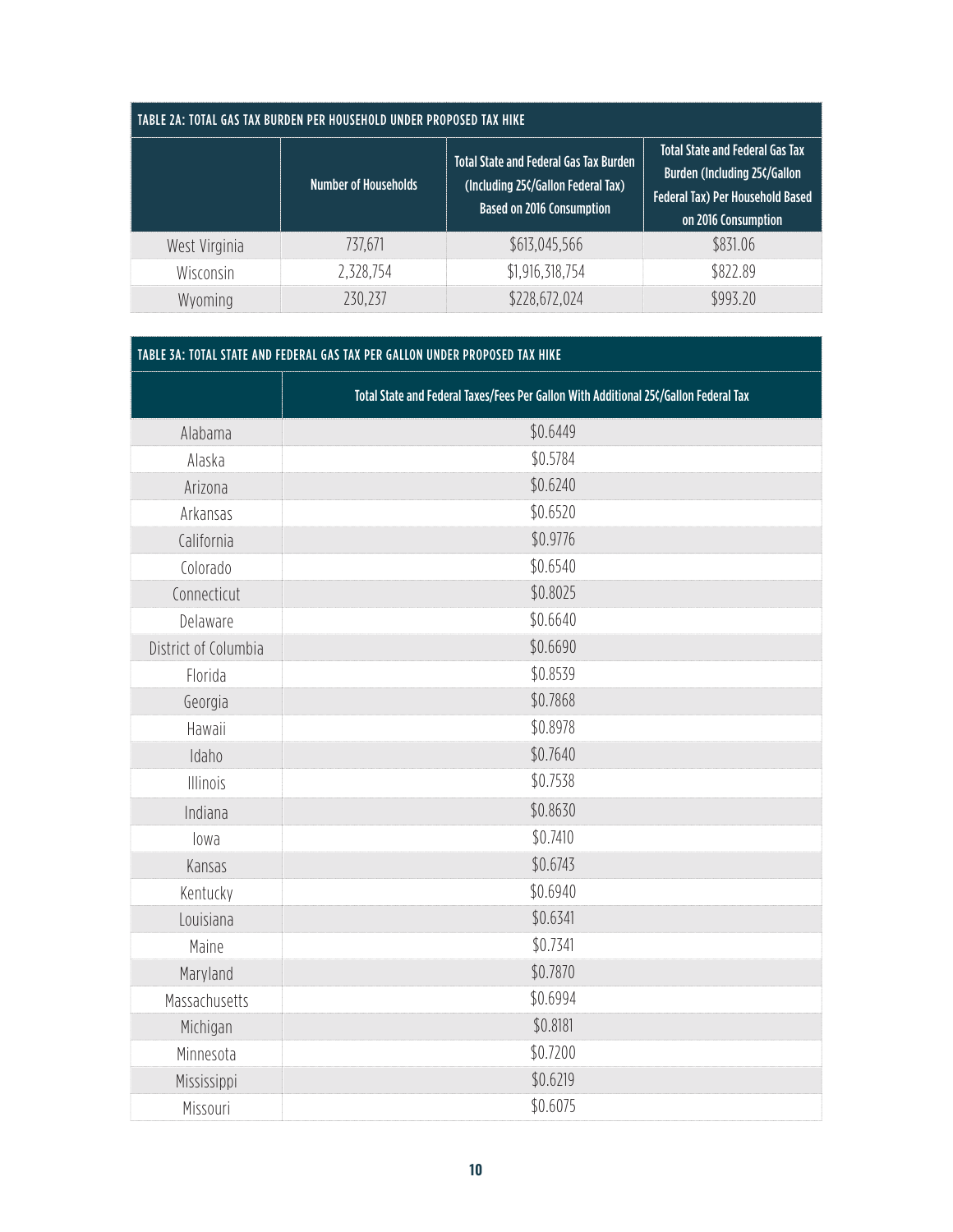| TABLE 3A: TOTAL STATE AND FEDERAL GAS TAX PER GALLON UNDER PROPOSED TAX HIKE |                                                                                      |  |
|------------------------------------------------------------------------------|--------------------------------------------------------------------------------------|--|
|                                                                              | Total State and Federal Taxes/Fees Per Gallon With Additional 25¢/Gallon Federal Tax |  |
| Montana                                                                      | \$0.7565                                                                             |  |
| Nebraska                                                                     | \$0.7390                                                                             |  |
| Nevada                                                                       | \$0.7718                                                                             |  |
| New Hampshire                                                                | \$0.6723                                                                             |  |
| New Jersey                                                                   | \$0.8480                                                                             |  |
| New Mexico                                                                   | \$0.6228                                                                             |  |
| New York                                                                     | \$0.8750                                                                             |  |
| North Carolina                                                               | \$0.7985                                                                             |  |
| North Dakota                                                                 | \$0.6640                                                                             |  |
| <b>Ohio</b>                                                                  | \$0.7141                                                                             |  |
| <b>Oklahoma</b>                                                              | \$0.6340                                                                             |  |
| Oregon                                                                       | \$0.8017                                                                             |  |
| Pennsylvania                                                                 | \$1.0210                                                                             |  |
| Rhode Island                                                                 | \$0.7740                                                                             |  |
| South Carolina                                                               | \$0.6415                                                                             |  |
| South Dakota                                                                 | \$0.7340                                                                             |  |
| Tennessee                                                                    | \$0.6980                                                                             |  |
| Texas                                                                        | \$0.6340                                                                             |  |
| Utah                                                                         | \$0.7341                                                                             |  |
| Vermont                                                                      | \$0.7459                                                                             |  |
| Virginia                                                                     | \$0.6406                                                                             |  |
| Washington                                                                   | \$0.9280                                                                             |  |
| West Virginia                                                                | \$0.7910                                                                             |  |
| Wisconsin                                                                    | \$0.7630                                                                             |  |
| Wyoming                                                                      | \$0.6740                                                                             |  |

| TABLE 4A: TOTAL STATEWIDE GAS TAX BURDEN (\$) INCLUDING STATE AND FEDERAL TAXES UNDER PROPOSED TAX HIKE |                                                                                                     |  |
|---------------------------------------------------------------------------------------------------------|-----------------------------------------------------------------------------------------------------|--|
|                                                                                                         | Total State and Federal Gas Tax Burden (Including 25¢/Gallon Federal Tax) Based on 2016 Consumption |  |
| Alabama                                                                                                 | \$1,703,940,592                                                                                     |  |
| Alaska                                                                                                  | \$159,725,160                                                                                       |  |
| Arizona                                                                                                 | \$1,725,141,600                                                                                     |  |
| Arkansas                                                                                                | \$952,552,440                                                                                       |  |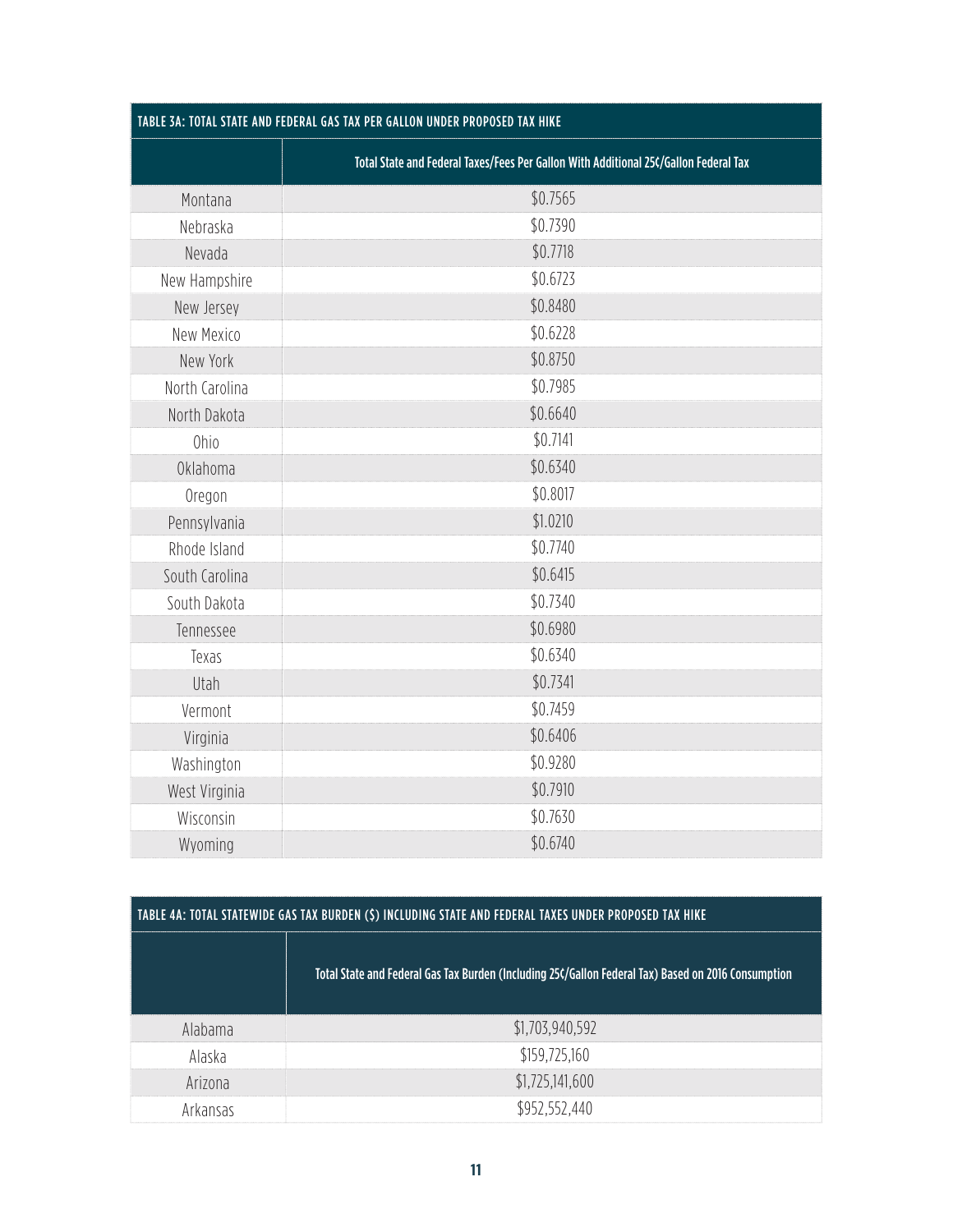| TABLE 4A: TOTAL STATEWIDE GAS TAX BURDEN (\$) INCLUDING STATE AND FEDERAL TAXES UNDER PROPOSED TAX HIKE |                                                                                                     |  |
|---------------------------------------------------------------------------------------------------------|-----------------------------------------------------------------------------------------------------|--|
|                                                                                                         | Total State and Federal Gas Tax Burden (Including 25¢/Gallon Federal Tax) Based on 2016 Consumption |  |
| California                                                                                              | \$14,395,519,757                                                                                    |  |
| Colorado                                                                                                | \$1,456,133,616                                                                                     |  |
| Connecticut                                                                                             | \$1,159,350,885                                                                                     |  |
| Delaware                                                                                                | \$320,935,104                                                                                       |  |
| District of Columbia                                                                                    | \$66,367,476                                                                                        |  |
| Florida                                                                                                 | \$7,413,621,281                                                                                     |  |
| Georgia                                                                                                 | \$3,827,837,076                                                                                     |  |
| Hawaii                                                                                                  | \$398,192,256                                                                                       |  |
| Idaho                                                                                                   | \$586,215,672                                                                                       |  |
| Illinois                                                                                                | \$3,491,294,050                                                                                     |  |
| Indiana                                                                                                 | \$2,642,804,598                                                                                     |  |
| lowa                                                                                                    | \$1,125,931,716                                                                                     |  |
| Kansas                                                                                                  | \$837,128,615                                                                                       |  |
| Kentucky                                                                                                | \$1,502,725,140                                                                                     |  |
| Louisiana                                                                                               | \$1,350,012,850                                                                                     |  |
| Maine                                                                                                   | \$464,826,247                                                                                       |  |
| Maryland                                                                                                | \$2,056,421,556                                                                                     |  |
| Massachusetts                                                                                           | \$1,872,849,124                                                                                     |  |
| Michigan                                                                                                | \$3,732,548,526                                                                                     |  |
| Minnesota                                                                                               | \$1,850,597,280                                                                                     |  |
| Mississippi                                                                                             | \$1,043,486,010                                                                                     |  |
| Missouri                                                                                                | \$1,883,211,120                                                                                     |  |
| Montana                                                                                                 | \$396,082,218                                                                                       |  |
| Nebraska                                                                                                | \$636,775,608                                                                                       |  |
| Nevada                                                                                                  | \$889,873,051                                                                                       |  |
| New Hampshire                                                                                           | \$469,546,421                                                                                       |  |
| New Jersey                                                                                              | \$3,274,321,344                                                                                     |  |
| New Mexico                                                                                              | \$610,623,014                                                                                       |  |
| New York                                                                                                | \$4,798,484,250                                                                                     |  |
| North Carolina                                                                                          | \$3,636,852,891                                                                                     |  |
| North Dakota                                                                                            | \$277,597,152                                                                                       |  |
| Ohio                                                                                                    | \$3,514,575,973                                                                                     |  |
| <b>Oklahoma</b>                                                                                         | \$1,170,833,160                                                                                     |  |
| Oregon                                                                                                  | \$1,247,525,370                                                                                     |  |